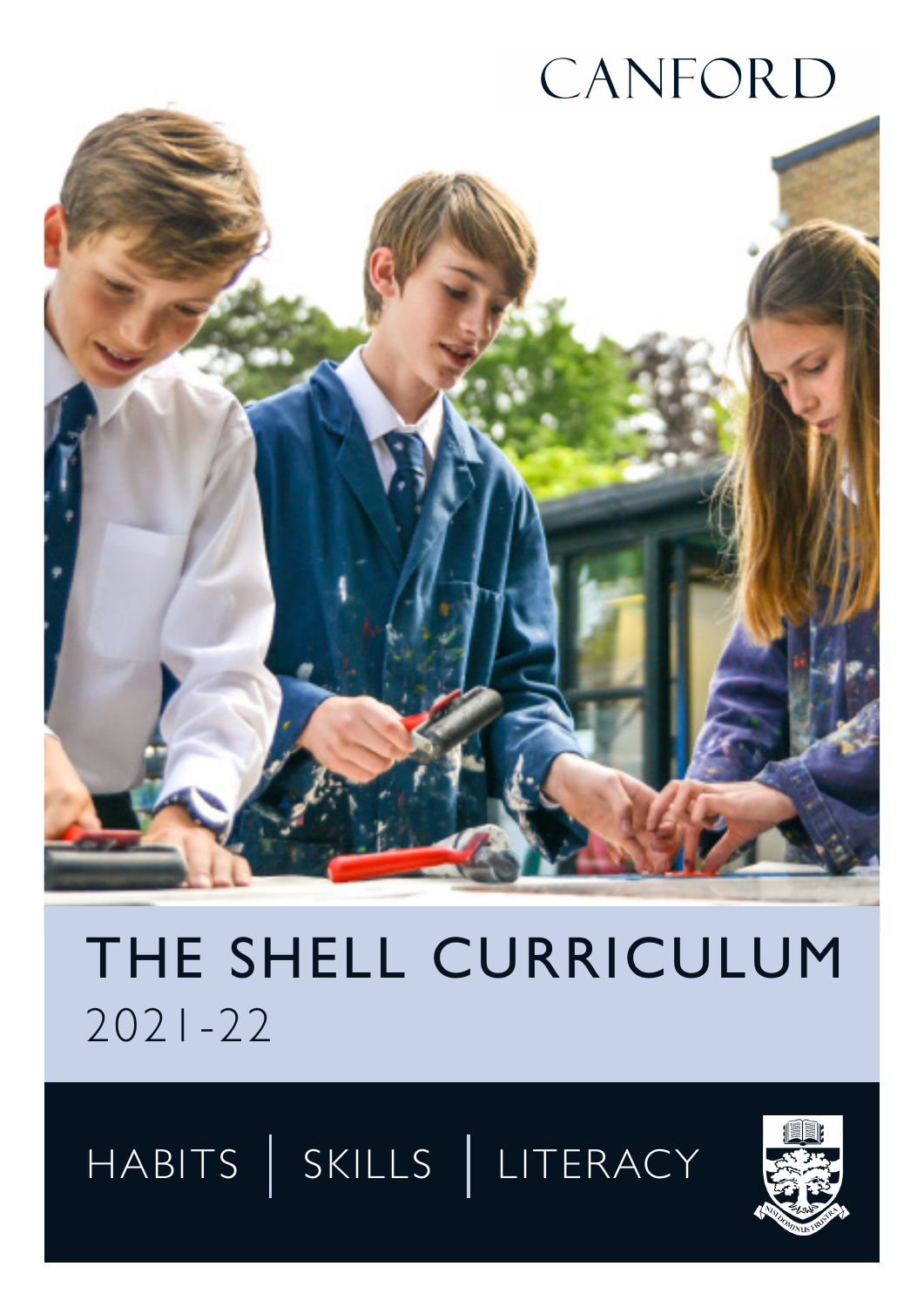### INTRODUCTION



The Shell Curriculum is designed to form the *habits* that will shape *skills* and develop the *literacy* to help our pupils *cope successfully* with all the academic work they face, and form a love of learning to last them through their lives. They have lessons with teachers in the following subjects.

Art, Biology, Chemistry, Classical Civilisation, Design Technology, English, Drama, French, Geography, German or Spanish, History, Computing and ICT, Latin or Extra English, Maths, Music, PE, Physics, PSME, Philosophy and Theology.

As well as giving pupils a 'proper' **experience** of being taught all the subjects they can choose from for *GCSE,* we want pupils to be able to place their learning and understanding in a broader context than simply the subject through which they have acquired it. Teachers teach not only their subject, but also the habits, skills and literacy we want pupils to gain. Lessons are not just a time to learn subjects, but an opportunity to develop the skills of *collaboration*, the habit of determination, and the power of expression in a variety of different forms, through *cross-curricular* projects that take place throughout the year.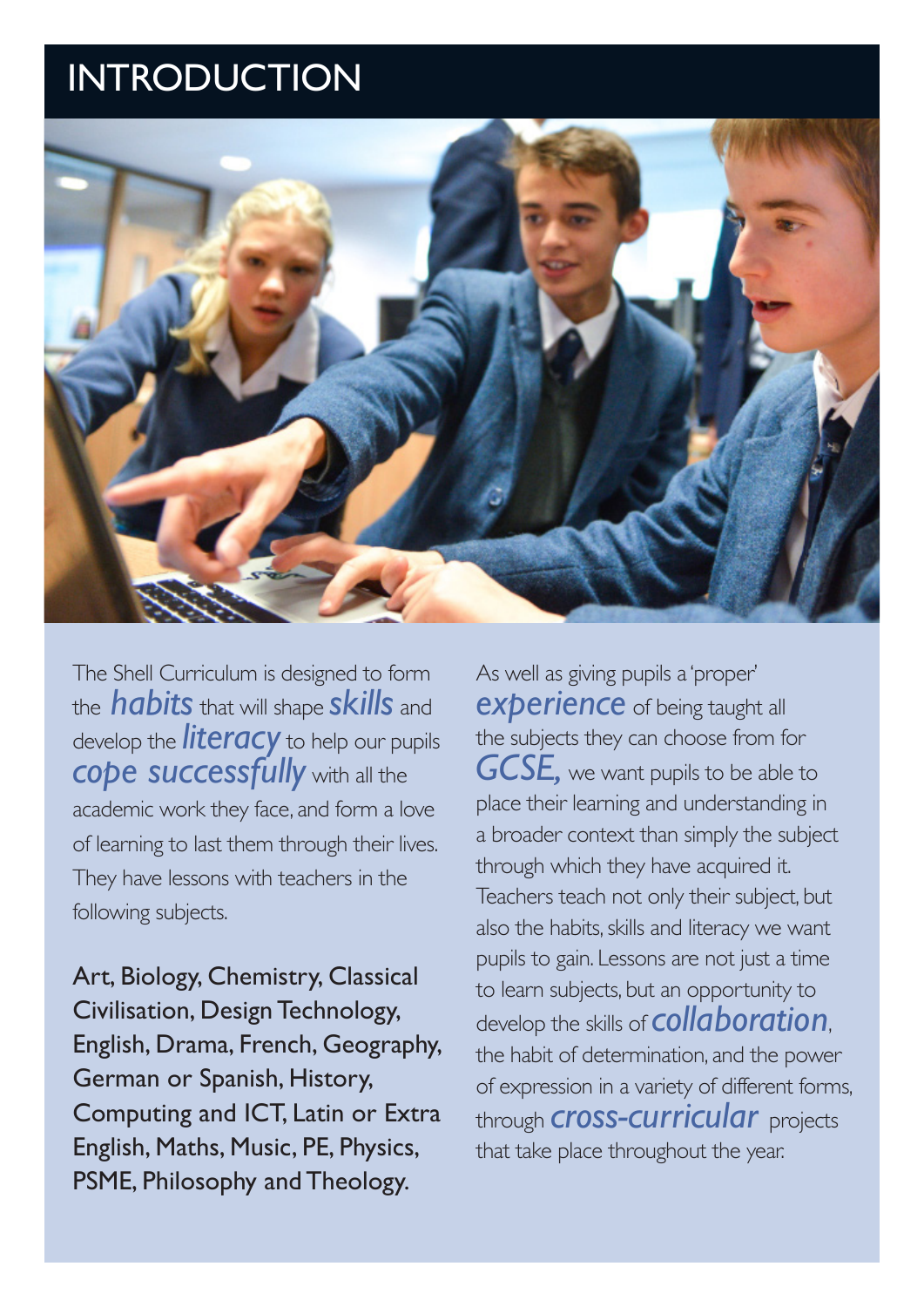### CROSS-CURRICULAR PROJECTS

The subjects you study do not exist in isolation. All your subjects are connected, both to a wider world and to each other.

Learning across subjects helps to develop a wide range of skills. The shell projects have been designed to foster and develop the eight Canford Cross-curricular Competencies:

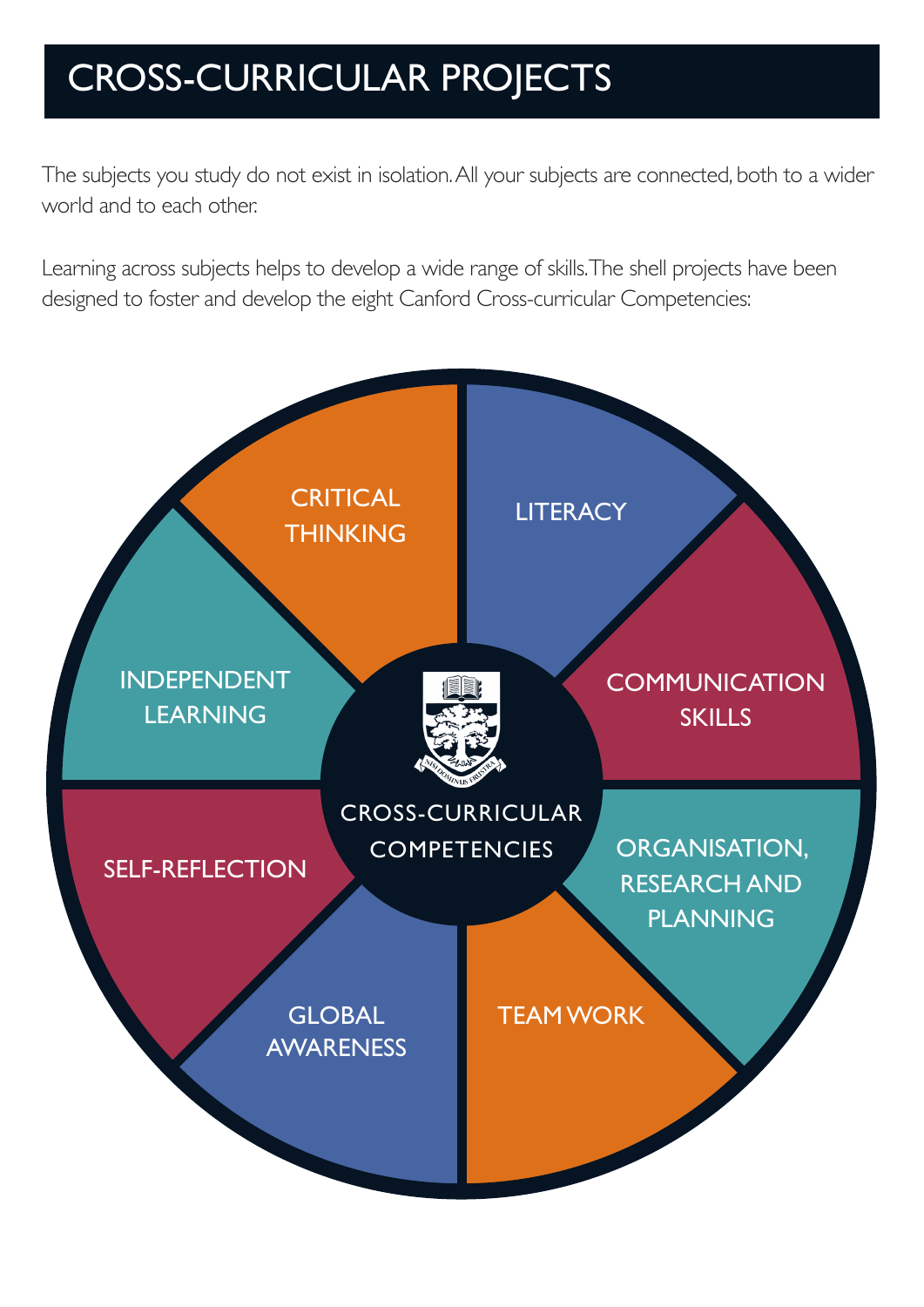### CHRISTMAS TERM

## EASTER TERM

### PROPAGANDA · I IVE!

### *Music, History and Drama*

join forces in a project in a project based around the study of propaganda and its use in political campaigns across time. Pupils will work in small groups to create a presentation structured as a performance, with dialogue, set speeches and musical interludes. Each presentation will centre around an individual of the pupil's choosing from either 20th or 21st century.

### EXTREME ENVIRONMENT ROVER

Pupils will discover if they have what it takes to take an initial idea through development into a proof of concept. Working with *Design Technology and Computing,* 

each group will design, build and test an autonomous robot prototype, capable of operating in dangerous environments.

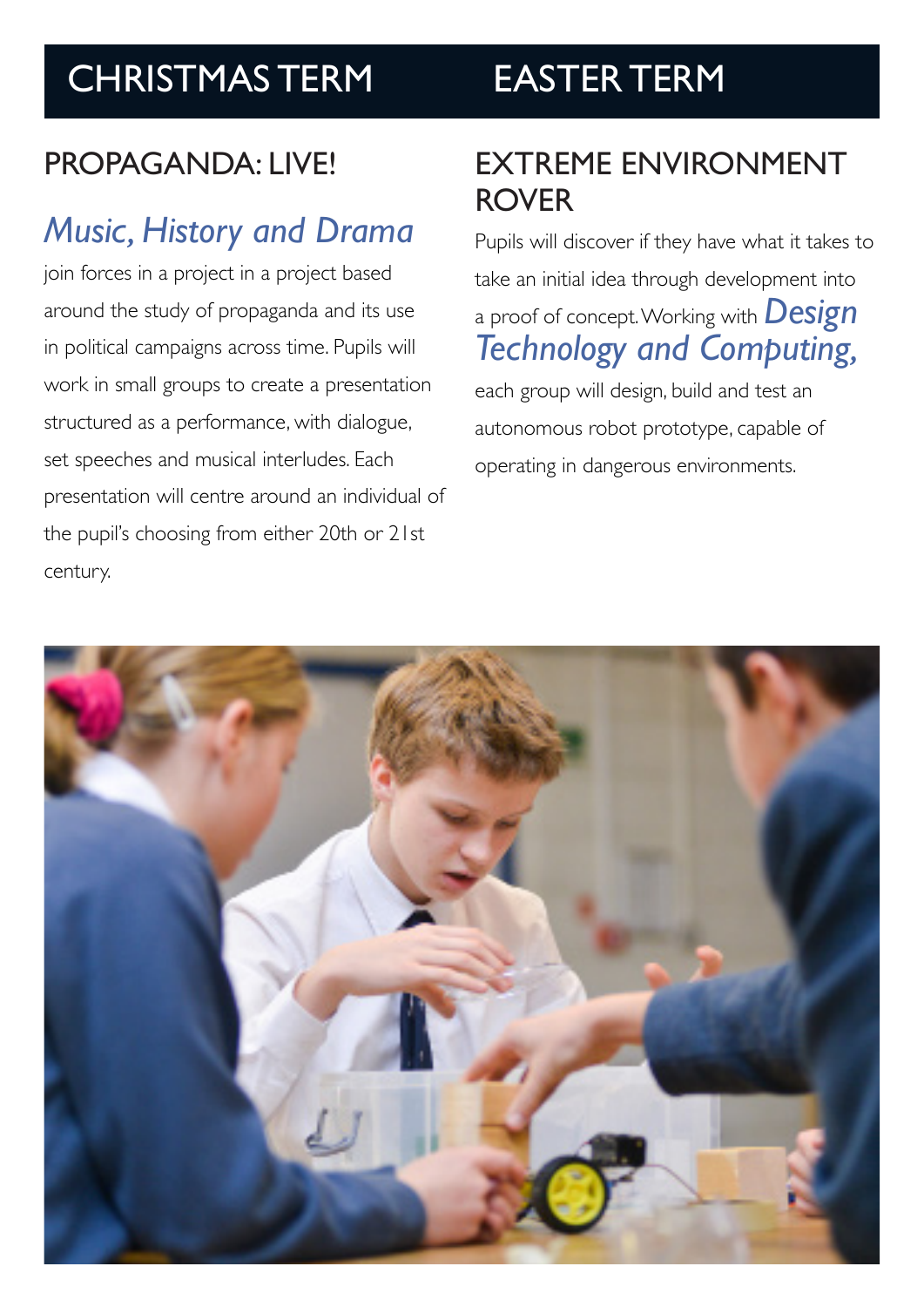### EASTER TERM SUMMER TERM

### LANDSCAPES

Pupils will explore how the study of landscapes can be approached through a variety of perspectives and mediums. They will use art, literature and their studies of the natural world to create both imaginative and realistic landscapes. This project combines *Geography, Art and English.*

### WHAT IS HAPPINESS?

### The *Biology, Philosophy and Theology, and Maths*

departments will explore human behaviour in the quest to evaluate what our ultimate goal is in this life. Is happiness quantifiable? We hope to find out! departments will explore human behaviour in the quest to evaluate what our ultimate goal is in this life. Is happiness quantifiable? We hope to find out!

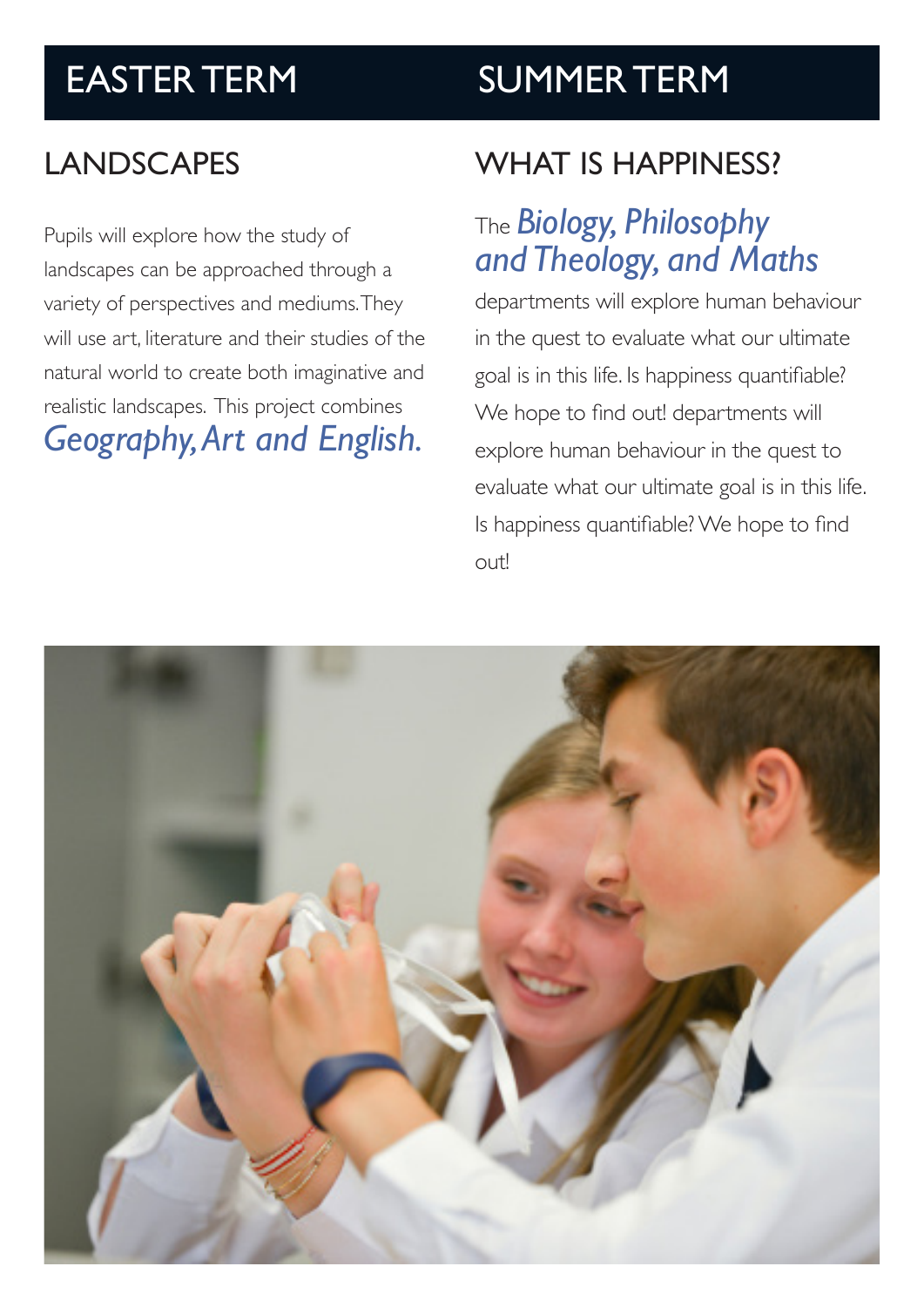### **HABITS**

*"Your beliefs become your thoughts, Your thoughts become your words, Your words become your actions, Your actions become your habits, Your habits become your values, Your values become your destiny."*

Mahatma Gandhi (1869 - 1948)

#### We want all of our pupils to be …

- attentive and well-behaved in lessons
- willing to learn
- determined to complete the task
- careful of the quality of their work
- keen to accept correction
- happy to correct own work
- respectful of the views of others
- aiming to plan work where appropriate

#### We expect most of our pupils to be …

- well organised
- independent workers, able to use prep effectively to learn
- attentive and engaged in lessons
- willing to take risks and learns from mistakes

### We hope that some of our pupils will be ...

- reflective about their learning
- willing to challenge ideas

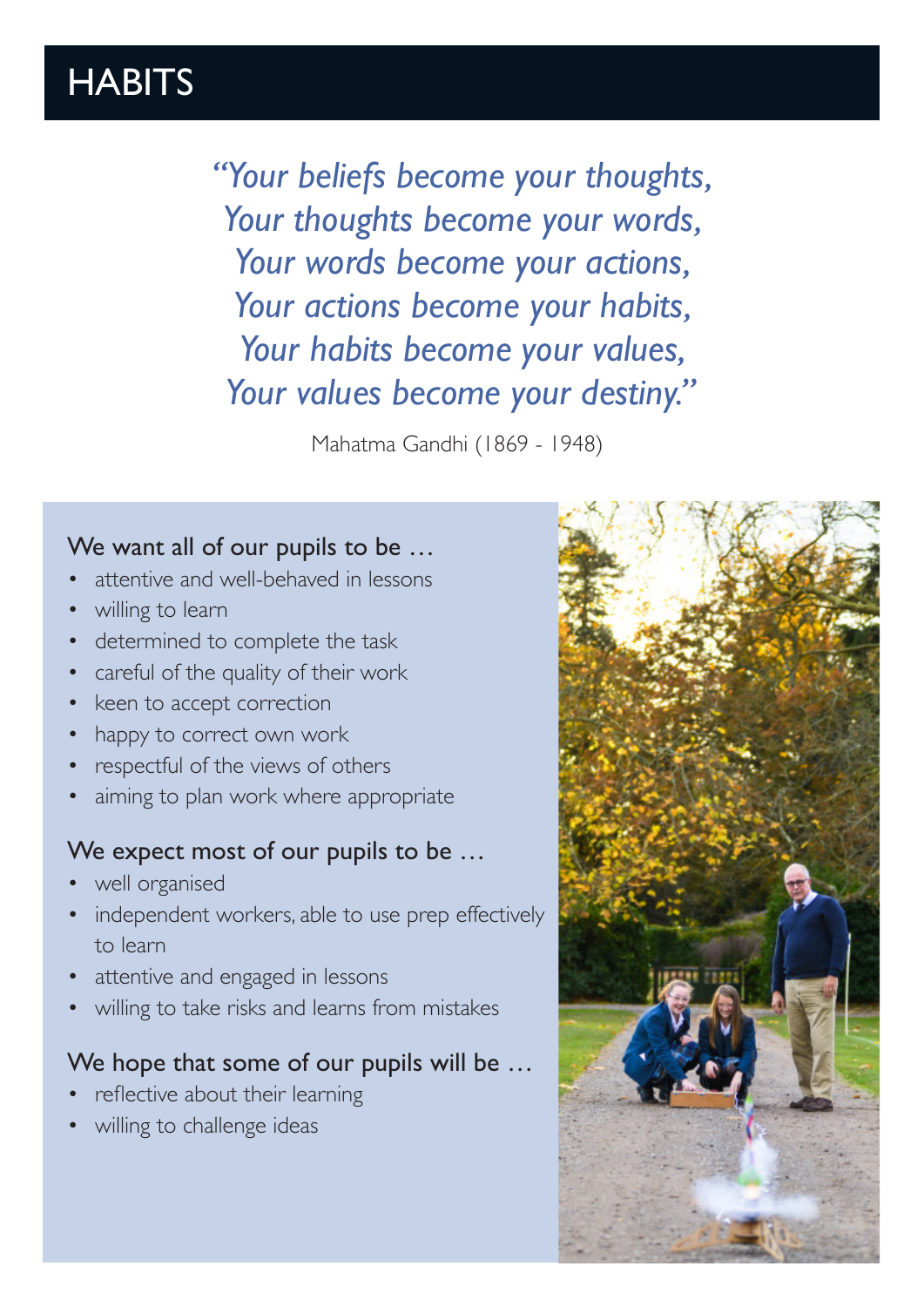### SKILLS

### *"Every artist was first an amateur."*

Ralph Waldo Emerson (1803 - 1882)

#### We want all of our pupils to ...

- present work neatly and with care
- have good numeracy
- develop dexterity and care in manual processes
- develop confidence in presenting to others
- develop skills of problem-solving, analysis and evaluation
- be able to work with others
- develop listening skills
- engage in debate: to discuss, and critique verbally

#### We expect most of our pupils to ...

- be able to research effectively
- be confident in presenting to others
- be able to apply skills from one subject in another area

### We hope that some of our pupils will be ...

- creative, able to use syntax and punctuation accurately to create meaning and effect
- developing skills of rhetoric